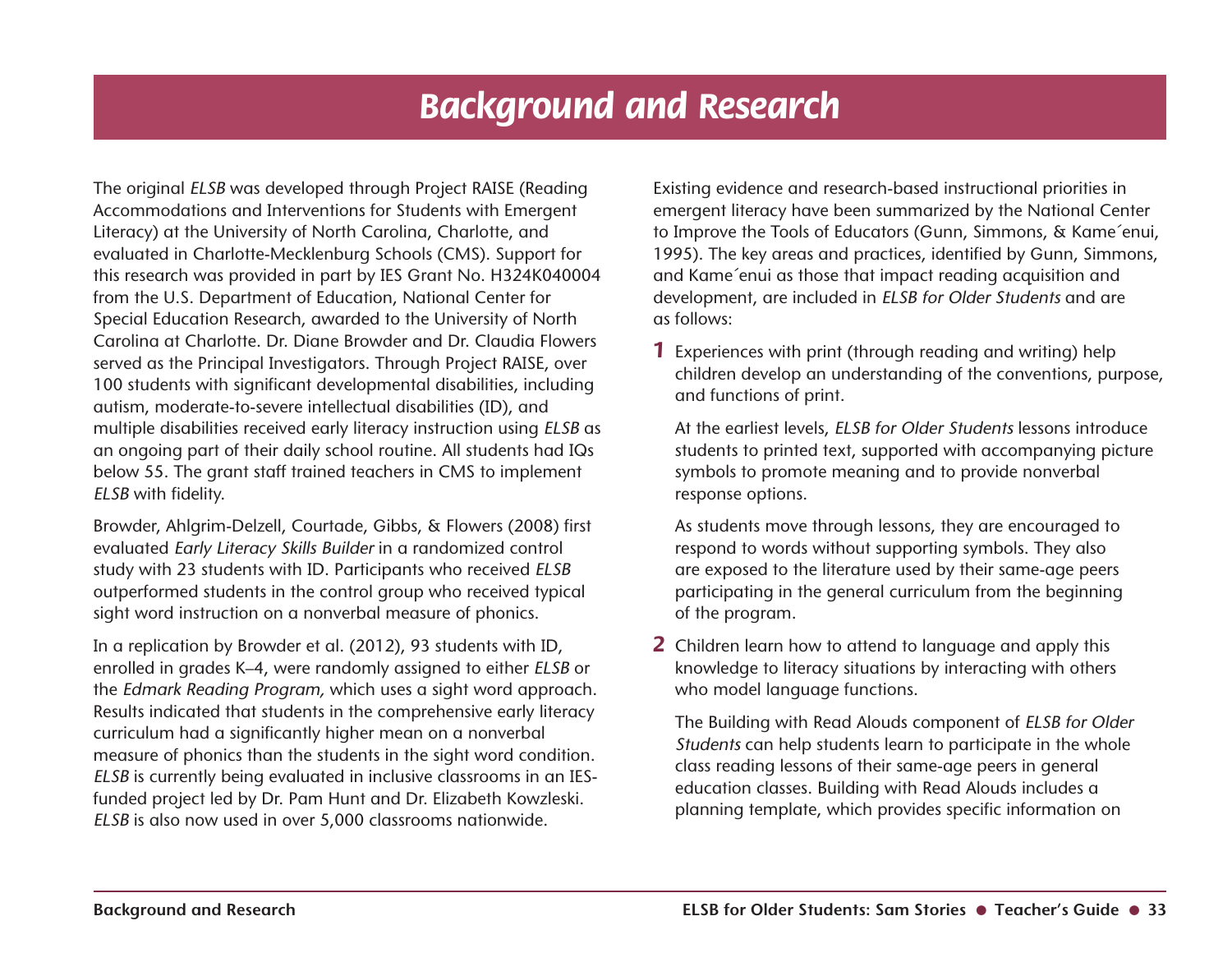responses to use to promote student learning. Peers who are nondisabled may also follow this sequence of steps to share a story with a student who has significant disabilities.

*3* Phonological awareness and letter recognition contribute to initial reading acquisition by helping children develop efficient word recognition strategies (e.g., detecting pronunciations and storing associations in memory).

ELSB for Older Students lessons begin with teaching students the concept of word and general print awareness. Subsequent lessons teach letter-sound correspondences and phonological (including phonemic) awareness skills, including syllabication, recognition of beginning and ending sounds in words, blending of sounds to form words, and segmenting the sounds in words.

*4* Socioeconomic status (SES) does not contribute most directly to reading achievement. Rather, other family characteristics related to context are more explanatory, such as academic guidance, attitude toward education, parental aspirations for the child, conversations in the home, reading materials in the home, and cultural activities.

 Just as environment is more important to reading success than SES, the same may be true for IQ. Readiness for reading is not necessarily determined by mental age or other developmental measures. Instead, students' acquisition of print and phonemic awareness may be more important predictors of success in learning to read. Students with moderate-to-severe disabilities may acquire these early literacy skills later than typically developing children. ELSB for Older Students is developed to teach early literacy skills to students in upper grades who may not have been exposed to or developed these skills.

Skills in ELSB for Older Students lessons are presented in a spiraling format with ample recurrence. In addition to priorities in emergent literacy summarized by the National Center to Improve the Tools of Educators, lessons address the key literacy components supported

by the NRP (2000) and other professionals. The NRP was created to analyze reading research and make recommendations to Congress on how best to use the findings to improve reading instruction in schools. The components recommended by the NRP and the related target skill included in ELSB for Older Students are listed in Table 5.

## *Evidence of Phonemic Awareness and Phonics Skills Acquisition for Students With Intellectual Disabilities*

Joseph and Seery (2004) examined studies conducted over the previous 12 years that used phonemic awareness and/or phonics instruction with students who had intellectual disabilities. Seven studies were found that used phonetic analysis (i.e., making lettersound correspondences). These studies revealed that students with intellectual disabilities have the potential to benefit from phonemic awareness and phonics instruction. More specifically, two studies had positive outcomes when letter-sound correspondences were introduced (Hoogeveen, Smeets, & Lancioni, 1989; Hoogeveen, Smeets, & van der Houven, 1987). In a review focused specifically on reading for students with autism spectrum disorders (ASD), Whalon, Al Otaiba, and Delano (2009) found 11 studies with only 6 that targeted phonics. Historically, there have been few models for how to teach these skills to students with developmental disabilities. Given that students with developmental disabilities often struggle with memory capacity, students who are taught to read using a sight word memorization approach will be limited in the amount of text they can read and comprehend (Connor, Alberto, Compton, & O'Connor, 2014).

Since these reviews, there have been several innovative studies on teaching phonics and phonemic awareness to students with developmental disabilities. Researchers (Allor, Mathes, Roberts, Cheatham, & Champlin, 2010; Allor, Mathes, Roberts, Jones, & Champlin, 2010; Flores, Shippen, Alberto, & Crowe 2004; Lemons, Mrachko, Kostewicz, & Paterra, 2012) have found